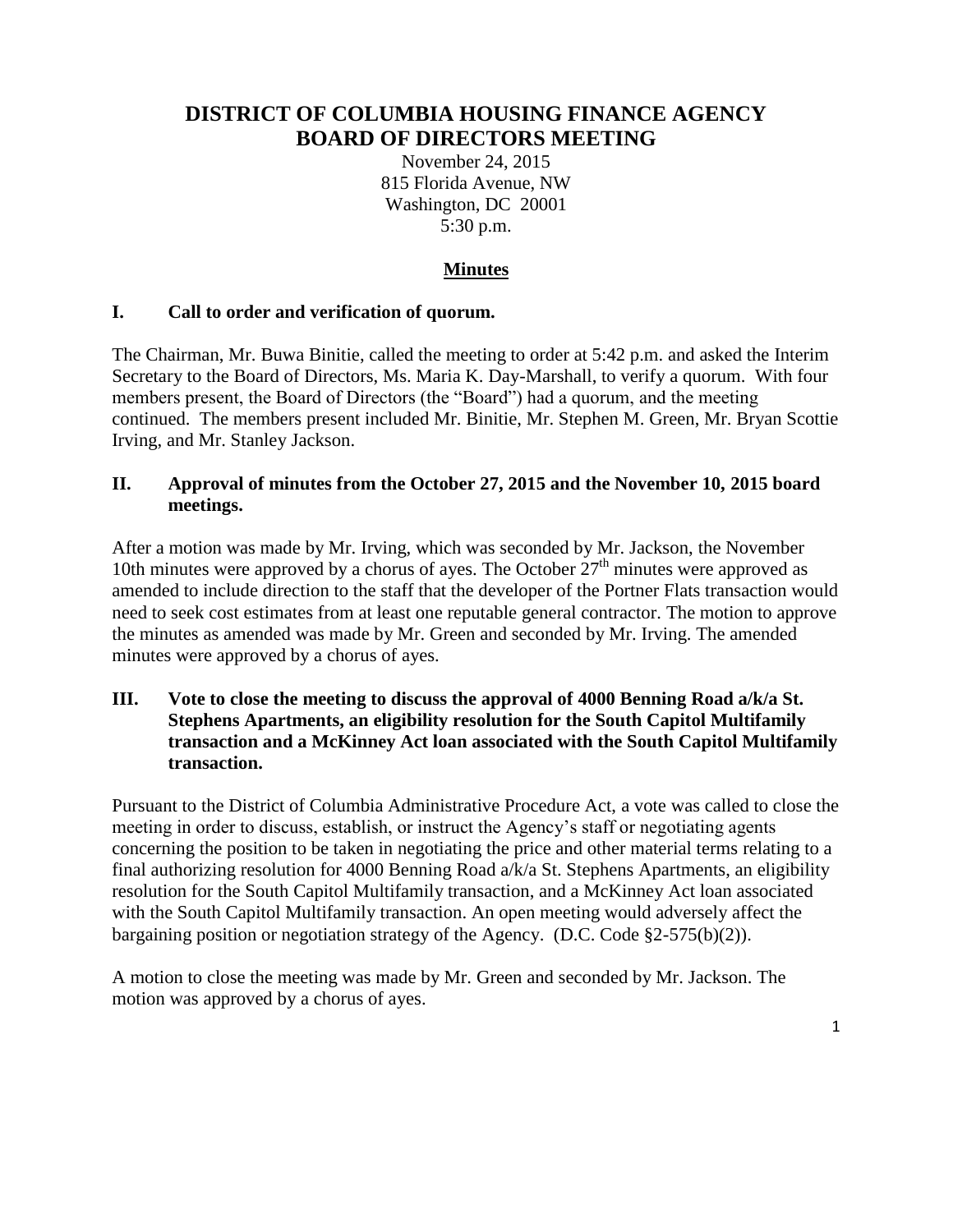#### **IV. The meeting re-opened at 6:14 p.m.**

#### **V. Consideration of DCHFA Resolution No. 2015-20, a Final Authorizing Resolution for 4000 Benning Road a/k/a St. Stephens Apartments (\$10,500,000).**

Ms. Day-Marshall introduced the Resolution and then introduced Anthony Waddell, Director of Public Finance, who then introduced Ms. Patience Dean, the Development Analyst for this transaction. The project consists of the new construction of one (1) four-story building located in the Deanwood neighborhood of Washington, D.C. The principal developer of the project is 4000 Benning Road LLC. The managing member, Benning Road Community Partners LLC, is comprised of the Washington Metropolitan Community Development Corporation, Four Points LLC, and the Warrenton Group. The buildings will contain seventy-one (71) units, with the following bedroom mix: fifty-six (56) one-bedroom units and fifteen (15) two-bedroom units. All units will be set aside for persons and families earning sixty percent (60%) of the area median income (the "AMI") or less.

The following people were present at the meeting in support of the project: Keith Turner and John Gerber of Four Points; Scott Knudson of Wiencek + Associates; Matt Sislen representing Latin American Youth Center; Jimmy Parker of the Warrenton Group; and Pastor Stephen E. Young, Sr. of the Washington Metropolitan Community Development Corporation.

Mr. Turner provided a brief history of Four Points LLC and their relationship with the other members of the development team. He then provided a summary of the project. Mr. Binitie asked whether there would be a different case manager for each of the eighteen (18) permanent supportive housing units. The developer said that they would obtain that information and provide it to staff.

Mr. Irving asked if there would be an entrepreneurship program to complement the job training that is anticipated to be provided at the project. Mr. Turner replied that one had not been considered, but the developer will consider providing such a program.

Mr. Jackson requested clarification of the guarantee structure. Mr. Gerber replied that Four Points LLC will serve as the primary guarantor with W Credit LLC as the standby guarantor.

Approval of the Resolution was moved by Mr. Jackson and seconded by Mr. Green. Ms. Day-Marshall called the roll, and with four votes in the affirmative, the Resolution was approved.

### **VI. Consideration of DCHFA Eligibility Resolution No. 2015-21 for South Capitol Multifamily (\$30,000,000).**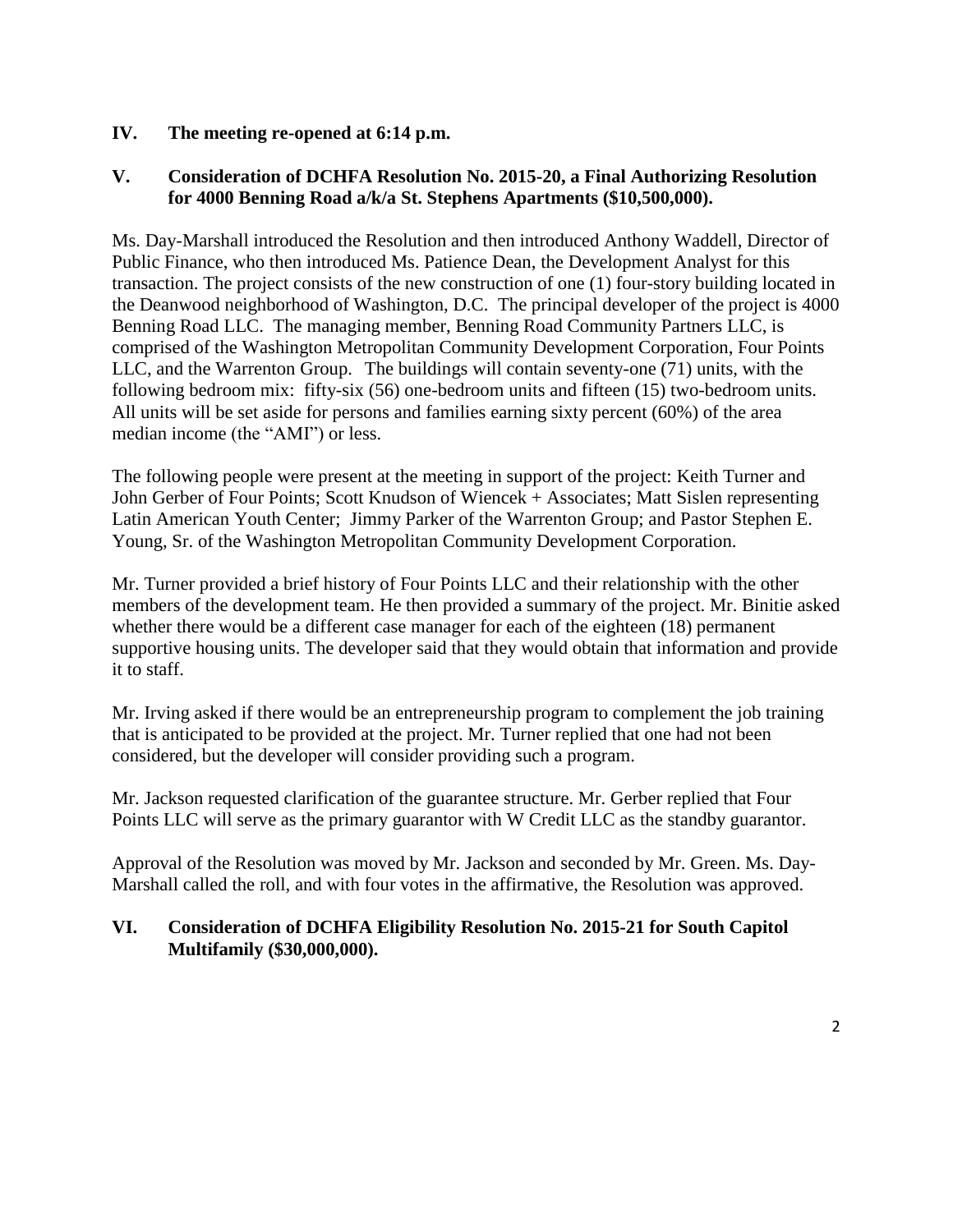Prior to the introduction of the Resolution and discussion of the project, Mr. Binitie announced that his company, Dantes Partners, is a financial consultant on this project and that he would be recusing himself from discussing and voting on this transaction. He then exited the room.

Ms. Day-Marshall introduced the Resolution for consideration and then introduced Mr. Waddell. Mr. Waddell then introduced Mr. Ed Pauls, the Senior Development Officer, who provided a presentation of the project. The principal developer and sponsor of the project is South Capitol Improvements LLC, which is controlled by the Michaels Development Company ("Michaels") and City Interests LLC. The project will be located at 4001 South Capitol Street, Southwest, in the Bellevue neighborhood of Washington, D.C. The project will consist of the acquisition of land, the demolition of existing buildings, and the construction of a six-story building totaling one hundred ninety-five (195) units and approximately 5,000 square feet of retail space. The bedroom mix is as follows: twenty-three (23) efficiencies, one hundred ten (110) one-bedrooms, fifty-three (53) two-bedrooms, and nine (9) three-bedrooms. The sponsor has elected to set aside one hundred percent (100%) of the units at or below sixty percent (60%) of the AMI for the bond and tax credit purposes.

The following people were present at the meeting in support of the project: Michael Hodas and Derek Mitchell of City Interests, LLC and Ava Goldman, President of Michaels. Mr. Hodas provided a presentation about the history of the project and displayed renderings of the proposed development. Ms. Goldman then provided a presentation about the history of Michaels and the services that are going to be provided at the project by the management company in conjunction with their consultant partner, Pathways to Housing. The project will also contain both a fitness center and a business center, and Michaels provides scholarship programs at all of their developments.

Mr. Jackson asked the developer to discuss some of the challenges at the site. Mr. Mitchell and Ms. Goldman discussed the environmental challenges at the site that are mostly attributed to the dry cleaning facility that used to exist. Mr. Jackson also inquired about the proposed unit mix and whether the developer-commissioned market study called for more three-bedroom units than the current proposal. Mr. Hodas replied that the proposed unit mix was derived directly from the market study.

Mr. Green expressed a concern about the extent of the services provided given the large number of very low income units. Ms. Goldman explained that at their developments, Michaels provides a vast array of services and for this particular development, they have chosen to work with Pathways to Housing, which is a local service provider. Ms. Goldman also noted that the Department of Health Services has provided a commitment for \$130,000 per year for services and that the operating budget for the project contains an additional \$50,000 per year for services. Mr. Green replied that he would like to hear more detail about the services to be provided when the project is presented to the Board for Final Bond consideration. Mr. Green also emphasized ensuring that the proposed construction company ("Prestige") understands the importance of